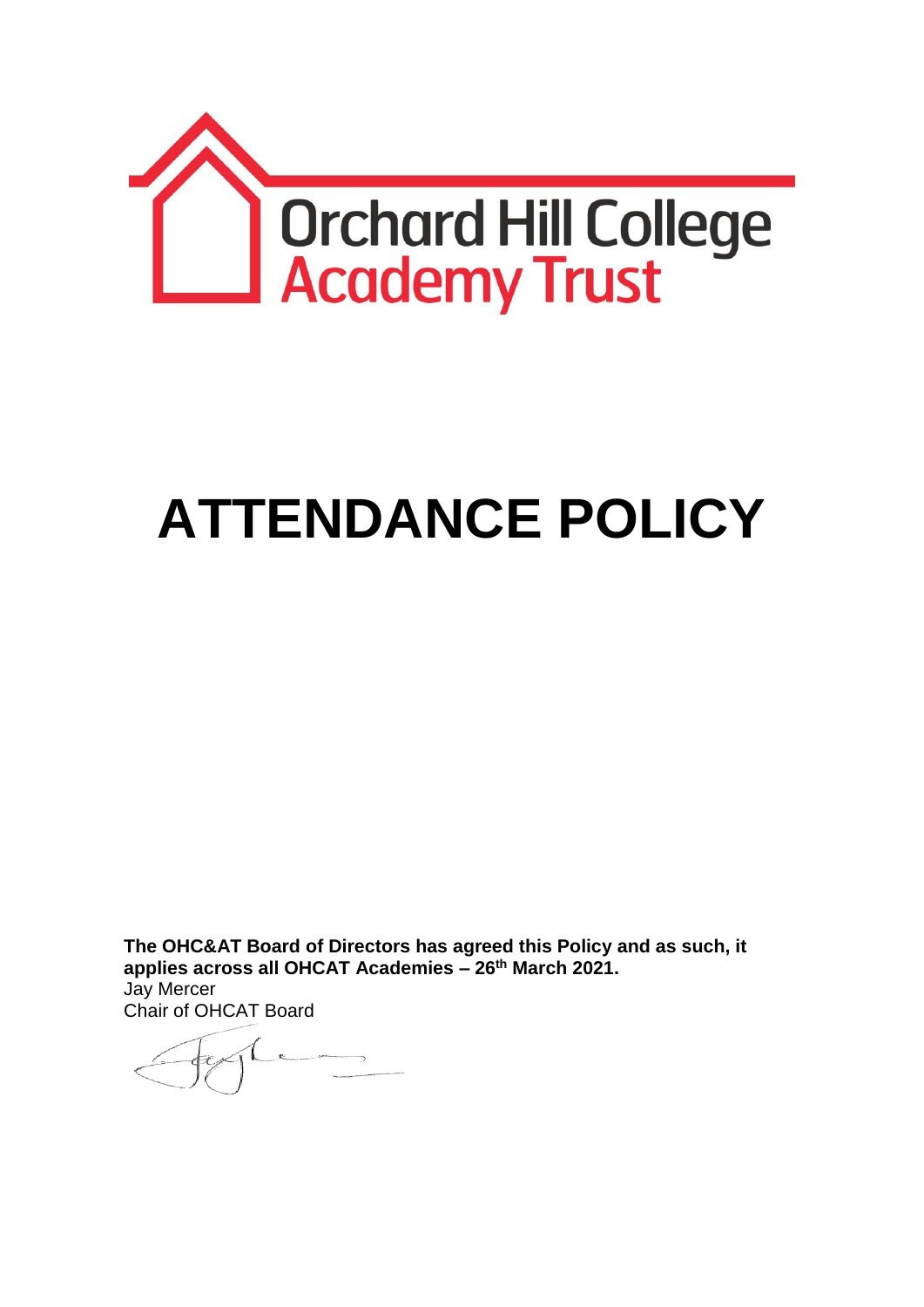

# **Attendance Policy**

# **INTRODUCTION**

Orchard Hill College Academy Trust (OHCAT) is committed to providing outstanding educational opportunities for all our pupils and students. We recognise the importance of regular attendance in maximising the benefit of any educational opportunity. Encouraging and supporting excellent attendance is a crucial part of supporting our pupils and students to learn effectively.

This policy is written with reference to 'School attendance: Guidance for maintained schools, academies, independent schools and local authorities' (DfE, 2020) and 'Keeping Children Safe in Education (DfE, updated January 2021) as well as 'Children Missing Education' (DfE, 2016).

## **PURPOSE**

The purpose of this policy is to ensure that all OHCAT stakeholders including pupils/students and parents/carers understand the importance of regular attendance at school and their roles and responsibilities regarding attendance. Research has shown that there is a direct correlation between school absence and overall achievement. Poor attendance also affects young people's ability to make and sustain friendships and can interrupt the routine of school life, making it hard to settle when they do attend.

#### **PARENTAL RESPONSIBILITY**

Parents/carers have the primary responsibility for ensuring that children of compulsory school age (5 to 18 year olds) with a Statement of Special Educational Needs or an Education, Health and Care Plan attend an establishment authorised by their Local Authority (LA). This includes a legal obligation to ensure children attend regularly and on time. Ensuring regular attendance is essential; permitting absence from school without good reason is an offence by law and may result in prosecution.

OHCAT will always seek to work collaboratively with families in order to support regular attendance.

#### **AUTHORISED AND UNAUTHORISED ABSENCES**

An absence is classed as authorised when a child is away from school for a legitimate reason and the school has received notification or a request from a parent/carer, e.g. if a child has been unwell. Evidence may be required in order to authorise an absence, e.g. hospital appointment letter. There may be other occasions where the school will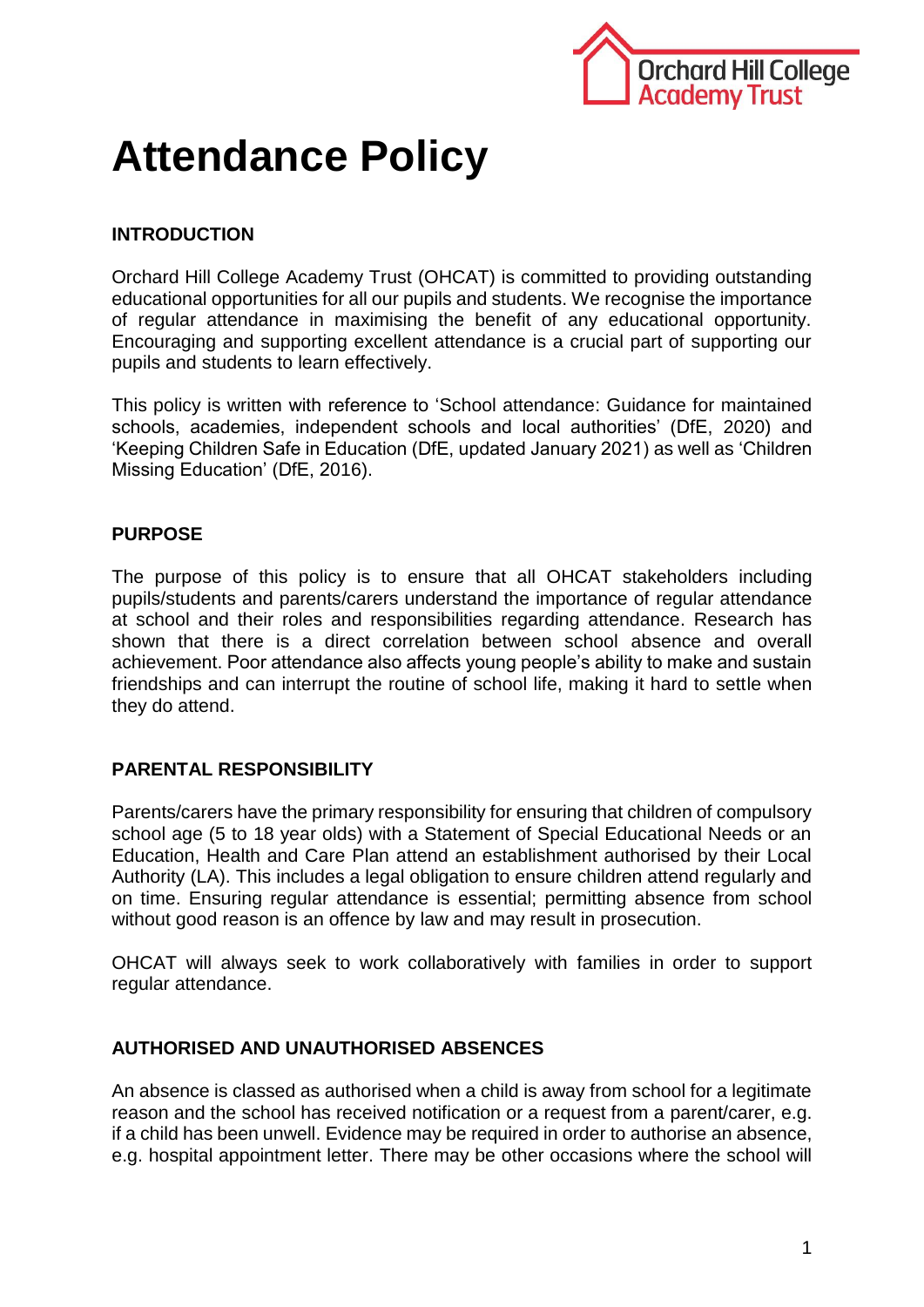

authorise an absence e.g. family wedding/funeral; any requests of this type must be made in writing to the Principal.

Unauthorised absences are those which the school does not consider essential and for which no authorisation has been given. This type of absence can lead to the Local Authority becoming involved. Support will be offered initially but if unauthorised absences continue, the LA has the right to apply a fine or legal proceedings.

Examples of unauthorised absence include:

- Parents/carers keeping children off school to go shopping, to care for a sibling, for a family birthday.
- Refusal by the student to attend an allocated session.
- Absences that have never been explained.
- Children who arrive too late to get a mark.
- Illness without medical evidence.
- Holidays in term-time.

If a child is reluctant to attend school, parents/carers must communicate this as soon as possible to their school's Senior Leadership Team in order that support strategies can be put in place.

Parents/carers can support their child's attendance by:

- Ensuring regular and early bed times, appropriate to the age of the child.
- Having uniform and equipment prepared the night before.
- Reporting any academic or social concerns promptly.
- Retaining open and honest communication with the school.
- Having a positive attitude towards school attendance.

#### **ILLNESS AND MEDICAL APPOINTMENTS**

When a pupil/student is unwell, parents/carers should contact the school before morning registration on the first day of absence. A call must be made for each day of absence. When a pupil/student is absent due to illness or a medical appointment, evidence may be requested e.g. appointment card, letter, prescription, prescribed medication packs or boxes with the pupil's/student's name printed on them.

Should school staff become concerned about the amount of school missed due to illness, information may be shared with external agencies such as social services (see 'Safeguarding', below).

Parents/carers should ensure that every effort is made to make or arrange medical appointments outside school hours.

OHCAT recognises that pupils'/students' additional needs may include significant health concerns and involve regular or unexpected medical support e.g. admission to hospital or attendance at specialist clinics. We will always seek to work with our pupils/students and their families to support good attendance and, where this is not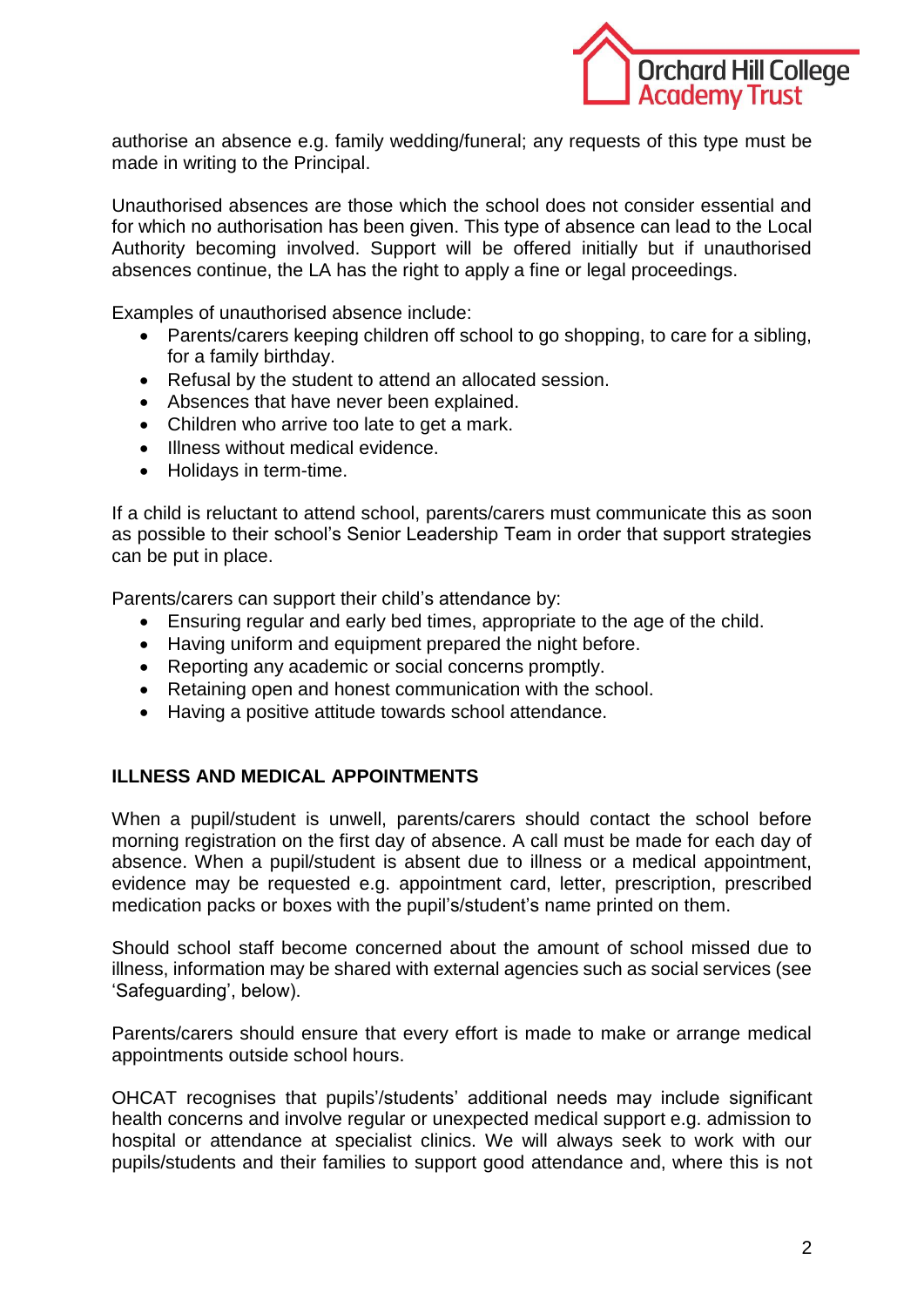

possible, to support continued learning through initiatives such as home learning programmes.

# **HOLIDAYS**

Absence during term time can seriously disrupt pupils'/students' continuity of learning. Parents/carers should avoid booking family holidays in term time. Parents/carers do not have an automatic right to withdraw pupils/students from school for a holiday and must apply for permission in advance. Holidays in term time will only be authorised in exceptional circumstances.

## **PUNCTUALITY**

OHCAT expects all pupils and students to arrive on time for their scheduled provision. Late arrival is disruptive and can lead to pupils/students missing out on important work and information.

Each Academy's Attendance Procedure gives details of school day start and finish times. This will pay due regard to individual and local circumstances as necessary but maintain the key emphasis on attendance and punctuality.

Persistent lateness may lead to a fixed penalty notice being issued by the Local Authority.

# **SAFEGUARDING**

OHCAT has a duty to effectively safeguard all pupils and students attending its academies. Supporting regular attendance is part of this safeguarding duty. Poor attendance and unexplained absence can indicate a possible safeguarding concern including (but not limited to) physical, emotional or sexual abuse, neglect, female genital mutilation (FGM), child sexual exploitation, radicalisation, substance misuse or peer on peer abuse.

OHCAT staff will always seek to work with families to minimise absence and ensure clear communication regarding any absence that might occur. Where safeguarding concerns are raised, these will be managed in accordance with OHCAT's Safeguarding Policy and Procedures.

#### **CHILDREN MISSING EDUCATION**

Safeguards in place to prevent children missing education at OHCAT Academies include:

 OHCAT Academies must hold a minimum of three emergency contact numbers for each pupil/student, unless there is a genuine reason why this is not possible e.g. parent fleeing domestic violence.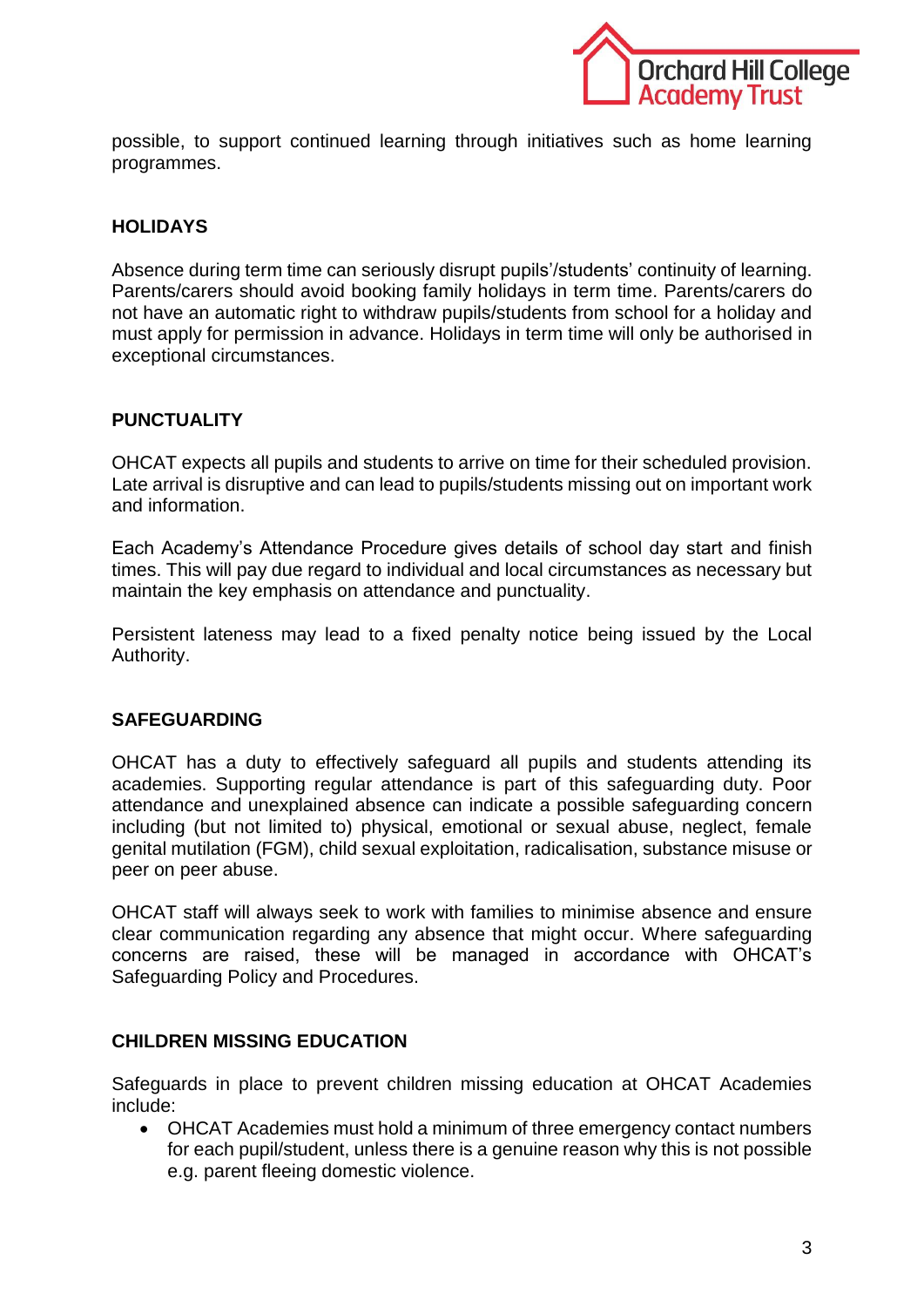

- Any child going missing from education will always get immediate attention from the Designated Safeguarding Lead (DSL). Staff are trained to be alert to signs to look out for and the individual triggers to be aware of when considering the risks of potential safeguarding concerns such as travelling to conflict zones, FGM and forced marriage.
- When a pupil/student is absent without notification, the attendance administrator will record the absence in the register and the school will endeavour to contact the parents/carers and other emergency contacts in order to determine the reason for the absence. This will happen for every day of nonattendance where no call has been received informing the school of absence and reasons why.
- Any unexplained absence of a pupil/student with a Child Protection Plan will be reported to the pupil/student's social worker within one day.
- Where a pupil/student does not present for school as expected, the school will endeavour to ascertain that pupil/student's whereabouts and wellbeing without delay, using all available parent/carer and secondary/emergency contact details. Where no contact can be made with either the pupil/student or any named emergency contacts, a member of school staff should generally attend the pupil/student's home. If the pupil/student or a named contact still cannot be contacted, the school must report this to relevant personnel in the Local Authority and, where deemed necessary, the police. However, it is acknowledged that in some exceptional, local circumstances, such action may be counter-productive and it is for the school to risk assess such a scenario on the first day. Regardless of this, if a pupil/student is absent for a second consecutive day without notification from a named contact, the school **must** report this to relevant personnel in the Local Authority and, where necessary, the police.
- Staff will always report to the Local Authority the name of any child who has been newly registered to attend the school but does not arrive on the expected day.
- Staff will always report to the Education Welfare Service the continued absence of a child known or thought to have been taken overseas if the child does not return to school on the expected return date.
- OHCAT Academies maintain accurate attendance and admissions registers (all pupils/students are on both), in line with statutory requirements. This includes paying careful attention to off-rolling pupils/students in association with the Local Authority and knowing, and recording, pupil/student destinations consistently on the admissions register. Where a pupil/student destination is unknown, and unable to be established after significant follow-up, the Local Authority, Education Welfare Service and/or Social Care Services will be informed.
- Pupils/students will not be deleted from the admissions register. Staff will alert the child's Local Authority immediately if:
	- o the pupil/student has been taken out of school by their parents/carers and is being educated outside the school system e.g. home education
	- o the pupil/student has ceased to attend school
	- o the pupil/student has been certified as medically unfit to attend school or is in custody.